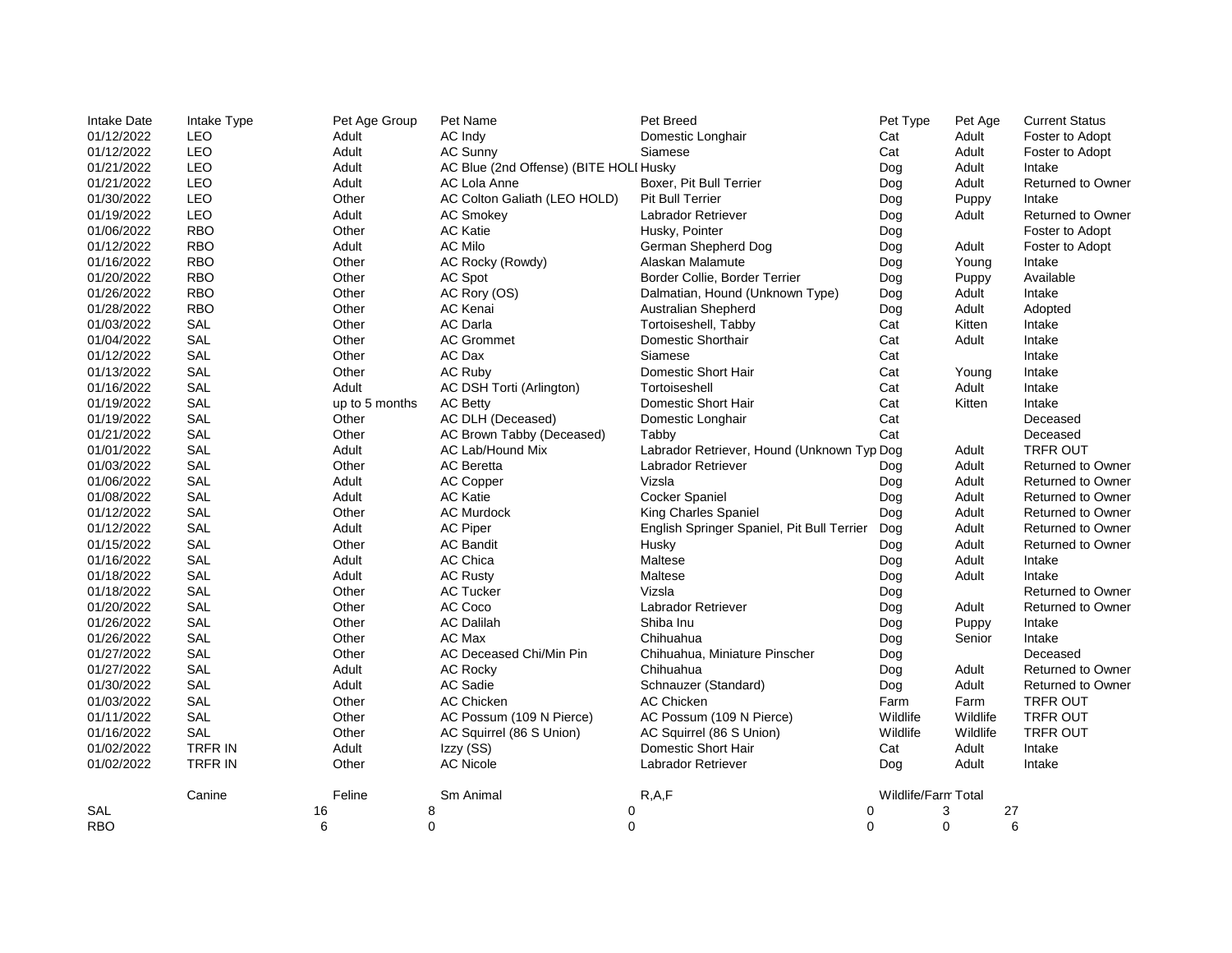| <b>BIC</b> |                  |             |  |                        |  |
|------------|------------------|-------------|--|------------------------|--|
| LEO/Other  | ▵                | $\sim$<br>- |  | $\epsilon$<br><b>D</b> |  |
| TRFR IN    |                  |             |  | $\sim$<br>∼            |  |
| TOTAL      | $\sim$<br>$\sim$ |             |  | 41                     |  |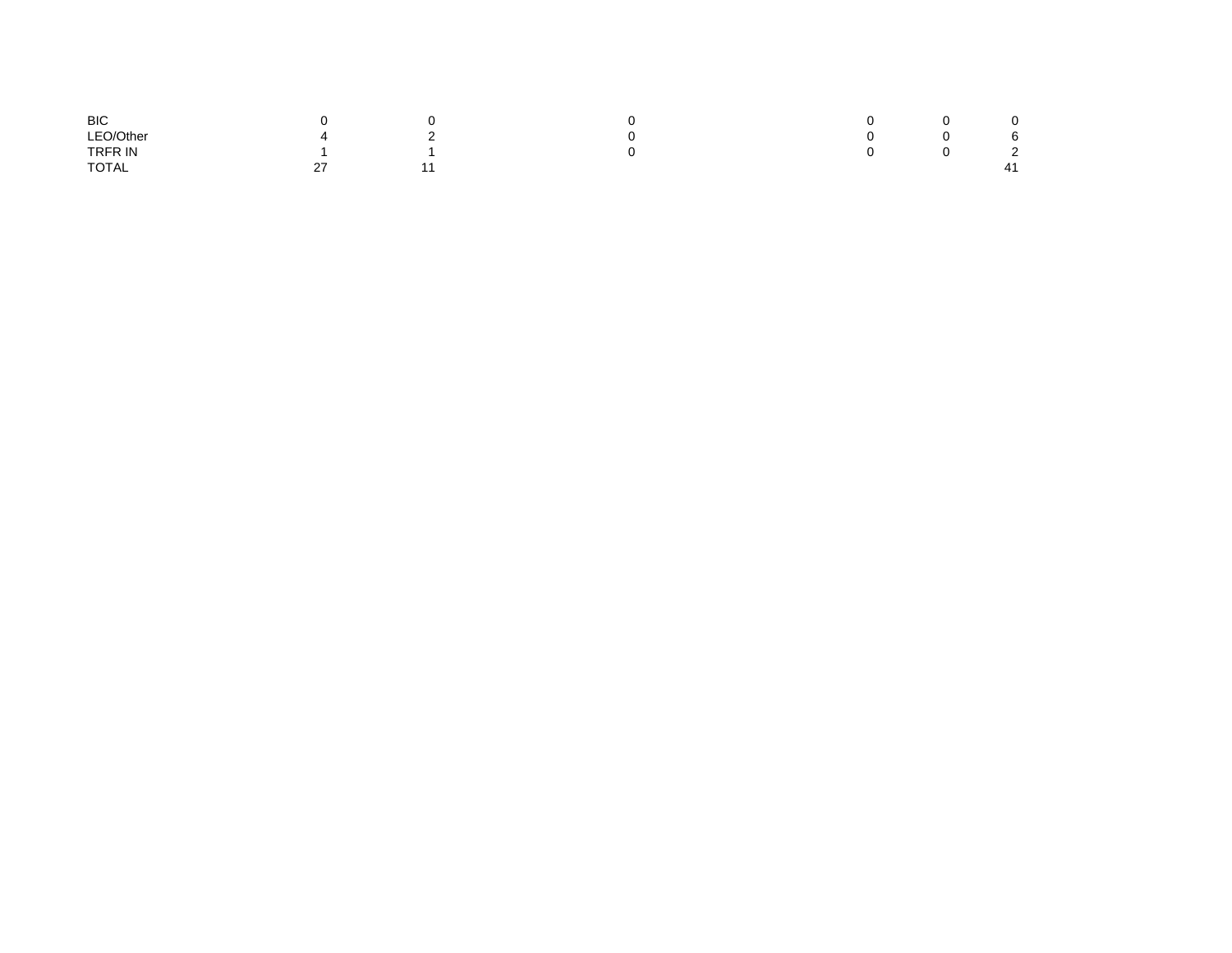| Pet Name                   | Pet Breed                     | <b>Current Status</b> | Pet Type            | Pet Age | Date Pet Entered Your Care |
|----------------------------|-------------------------------|-----------------------|---------------------|---------|----------------------------|
| A/C Snickers               | Domestic Shorthair, Tabby     | Available             | Cat                 |         | 07/19/2021                 |
| <b>AC Webber</b>           | Domestic Short Hair           | Available             | Cat                 | Adult   | 06/16/2021                 |
| AC Zen                     | Domestic Medium Hair, Tabby   | Available             | Cat                 | Kitten  | 09/10/2021                 |
| AC Ace                     | Rottweiler                    | Available             | Dog                 | Adult   | 06/10/2021                 |
| <b>AC Asher</b>            | Husky, Akita                  | Available             | Dog                 | Young   | 11/27/2021                 |
| <b>AC Rocky</b>            | Pit Bull Terrier              | Available             | Dog                 | Adult   | 08/18/2021                 |
| Dakota (KJ)                | <b>Pit Bull Terrier</b>       | Available             | Dog                 | Puppy   | 11/16/2020                 |
| Tank                       | Pit Bull Terrier, Husky       | Available             | Dog                 | Young   | 01/08/2021                 |
| AC Bean                    | Guinea Pig                    | Available             | <b>Small Animal</b> | Young   | 12/06/2021                 |
| AC Cocoa                   | Guinea Pig                    | Available             | <b>Small Animal</b> | Young   | 12/06/2021                 |
| AC Jerry (C Field)         | Gerbil                        | Available             | Small Animal        |         | 06/21/2021                 |
| AC Reba                    | Guinea Pig                    | Available             | <b>Small Animal</b> |         | 10/01/2021                 |
| <b>AC Splinter</b>         | Rat                           | Available             | <b>Small Animal</b> |         | 07/23/2021                 |
| <b>AC Cooter</b>           | Tabby, Domestic Shorthair     | Foster to Adopt       | Cat                 | Kitten  | 08/11/2021                 |
| AC Daphne                  | Domestic Long Hair            | Foster to Adopt       | Cat                 | Adult   | 11/30/2021                 |
| <b>AC Drake</b>            | Domestic Short Hair           | Foster to Adopt       | Cat                 |         | 09/13/2021                 |
| AC Dudley (Freddy)         | Domestic Short Hair           | Foster to Adopt       | Cat                 | Kitten  | 06/04/2021                 |
| AC Fia                     | Tabby                         | Foster to Adopt       | Cat                 | Kitten  | 05/17/2021                 |
| <b>AC Harley</b>           | Domestic Short Hair           | Foster to Adopt       | Cat                 | Young   | 11/16/2021                 |
| <b>AC Levi</b>             | Domestic Shorthair, Tabby     | Foster to Adopt       | Cat                 | Kitten  | 07/19/2021                 |
| AC Poppy (Hardee's)        | Domestic Mediumhair, Calico   | Foster to Adopt       | Cat                 |         | 06/19/2021                 |
| AC Ramona                  | Domestic Shorthair            | Foster to Adopt       | Cat                 | Kitten  | 09/20/2021                 |
| <b>AC Apollo</b>           | Husky                         | Foster to Adopt       | Dog                 | Adult   | 10/30/2021                 |
| <b>AC Brutus</b>           | Boxer                         | Foster to Adopt       | Dog                 | Puppy   | 12/14/2021                 |
| <b>AC Daisey</b>           | German Shepherd Dog, Beagle   | Foster to Adopt       | Dog                 | Young   | 10/30/2021                 |
| AC Freeway (AC Chepe)      | Havanese                      | Foster to Adopt       | Dog                 | Young   | 11/13/2021                 |
| <b>AC Gracie</b>           | Pembroke Welsh Corgi          | Foster to Adopt       | Dog                 |         | 10/12/2021                 |
| AC Leo                     | Pomeranian                    | Foster to Adopt       | Dog                 | Adult   | 11/30/2021                 |
| <b>AC Macie</b>            | Terriers (Small)              | Foster to Adopt       | Dog                 | Puppy   | 10/07/2021                 |
| AC Vincent (10th & Morrel) | Siberian Husky                | Foster to Adopt       | Dog                 | Adult   | 11/19/2021                 |
| AC Yoda                    | Chihuahua                     | Foster to Adopt       | Dog                 |         | 10/17/2021                 |
| AC Zoey                    | Chihuahua                     | Foster to Adopt       | Dog                 | Adult   | 10/30/2021                 |
| Chinco (Harley)            | Terrier (Unknown Type, Small) | Foster to Adopt       | Dog                 | Puppy   | 07/16/2021                 |
| Louie                      | Labrador Retriever            | Foster to Adopt       | Dog                 | Young   | 05/21/2020                 |
| <b>Jacks</b>               | Pembroke Welsh Corgi          | Foster to Adopt       | Dog                 |         | 10/12/2021                 |
| Alice                      | American                      | Foster to Adopt       | <b>Small Animal</b> |         | 08/06/2021                 |
| <b>AC Blue</b>             | Domestic Short Hair           | Fostered              | Cat                 | Kitten  | 09/11/2021                 |
| AC Chaos (Western Dr)      | Tabby, Domestic Short Hair    | Fostered              | Cat                 | Kitten  | 08/11/2021                 |
| AC Cosmo                   | Domestic Short Hair           | Fostered              | Cat                 | Kitten  | 06/04/2021                 |
| <b>AC Count Chocula</b>    | Domestic Short Hair           | Fostered              | Cat                 | Adult   | 11/03/2021                 |
| AC Cupid (OS)              | Domestic Shorthair            | Fostered              | Cat                 | Kitten  | 11/27/2021                 |
| AC Darcy                   | Tortoiseshell, Tabby          | Fostered              | Cat                 | Senior  | 05/04/2021                 |
| AC Georgia                 | Domestic Longhair             | Fostered              | Cat                 | Adult   | 05/03/2021                 |
| <b>AC Kalliope</b>         | Domestic Short Hair           | Fostered              | Cat                 | Kitten  | 12/10/2021                 |
| <b>AC Liam</b>             | Domestic Shorthair, Tabby     | Fostered              | Cat                 |         | 07/19/2021                 |
| <b>AC Lila BIC</b>         | Domestic Short Hair           | Fostered              | Cat                 | Kitten  | 09/11/2021                 |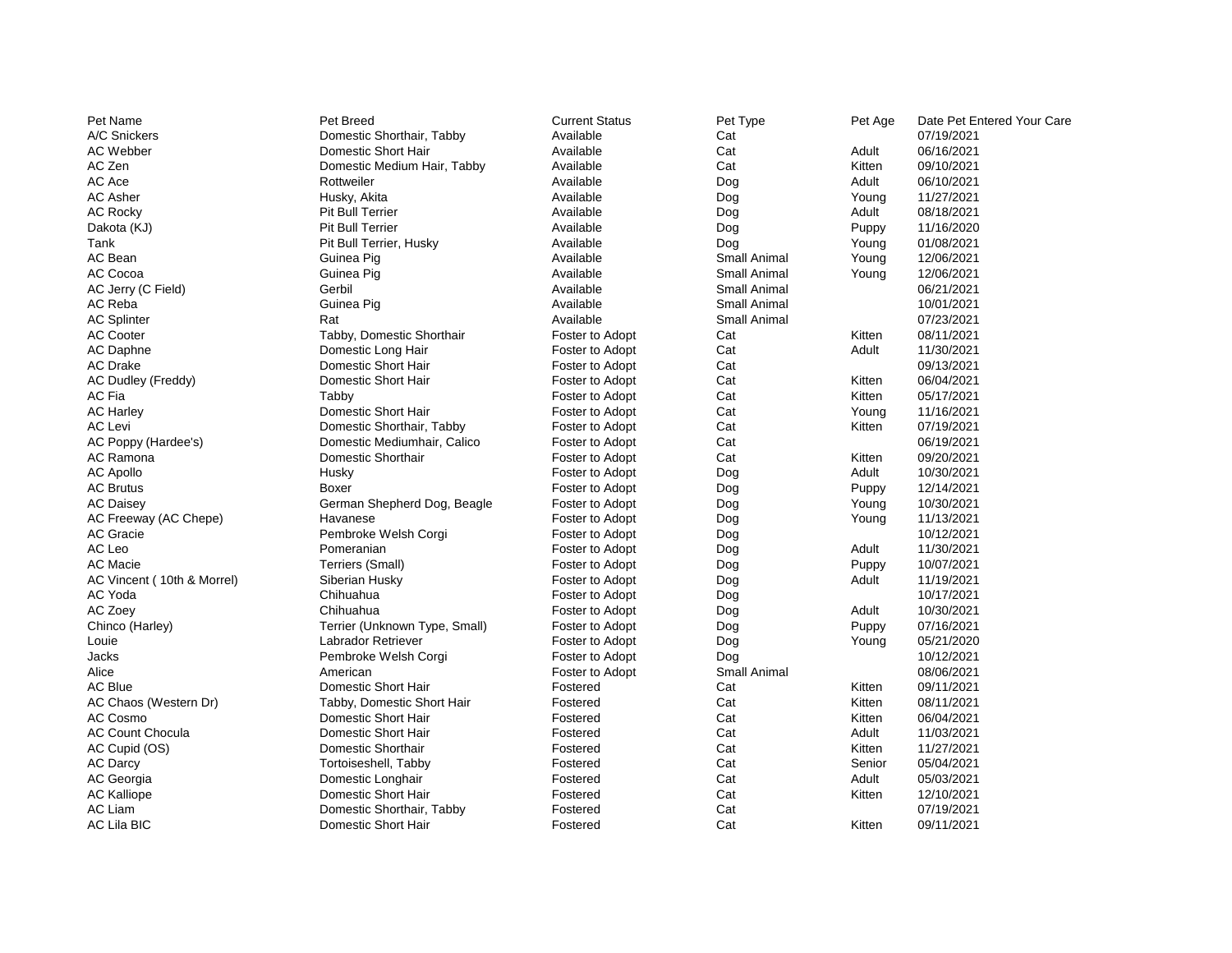| <b>AC Lilly</b>                  | Tabby, Domestic Short Hair                           | Fostered                    | Cat          |        | 08/11/2021 |
|----------------------------------|------------------------------------------------------|-----------------------------|--------------|--------|------------|
| <b>AC Marshmellow</b>            | Domestic Short Hair                                  | Fostered                    | Cat          | Kitten | 11/02/2021 |
| AC Piper (viper)                 | Domestic Shorthair                                   | Fostered                    | Cat          | Senior | 04/30/2021 |
| AC Skittles (Luna)               | Domestic Shorthair                                   | Fostered                    | Cat          | Adult  | 04/20/2021 |
| AC Sophia                        | Siamese                                              | Fostered                    | Cat          | Senior | 05/21/2021 |
| AC Spaz (Tubs)                   | Domestic Shorthair, Tabby                            | Fostered                    | Cat          |        | 09/24/2021 |
| <b>AC Sunshine</b>               | Domestic Shorthair, Tabby                            | Fostered                    | Cat          | Kitten | 09/24/2021 |
| <b>AC Tabasco</b>                | Domestic Shorthair, Tabby                            | Fostered                    | Cat          | Kitten | 09/28/2021 |
| AC Tango                         | Tabby                                                | <b>FTA</b>                  | Cat          |        | 11/09/2021 |
| <b>AC Violet</b>                 | Domestic Short Hair                                  | Fostered                    | Cat          | Kitten | 09/11/2021 |
| AC Maggie                        | Brittany                                             | Fostered                    | Dog          | Adult  | 10/20/2021 |
| Opal                             | Poodle (Miniature)                                   | Fostered                    | Dog          | Adult  | 11/14/2021 |
| Diva                             | Yorkie, Yorkshire Terrie, Poodles (All Type Fostered |                             | Dog          |        | 01/20/2021 |
| Gertrude                         | Boxer                                                | Fostered                    | Dog          |        | 09/17/2021 |
| Micah                            | Poodle (Miniature)                                   | Fostered                    | Dog          | Adult  | 11/14/2021 |
| Sheldon (Oliver)                 | <b>Mixed Breed</b>                                   | Fostered                    | Dog          | Young  | 09/10/2020 |
| <b>AC Twinkie</b>                | Guinea Pig                                           | Fostered                    | Small Animal | Adult  | 11/28/2021 |
| <b>AC Cream Kitten</b>           | Domestic Short Hair                                  | Fostered - Hold             | Cat          |        | 10/08/2021 |
| AC Beardie 5 (FPD210912) copy #4 | <b>Bearded Dragon</b>                                | Fostered - Hold             | R, A, F      |        | 05/27/2021 |
| <b>AC Riley</b>                  | <b>Cavalier King Charles Spaniel</b>                 | Fostered - Pending Adoption | Dog          | Adult  | 11/17/2021 |
| <b>AC Dallas</b>                 | Australian Shepherd                                  | Hold                        | Dog          | Puppy  | 07/10/2021 |
| <b>AC Rosie</b>                  | Pit Bull Terrier                                     | Hold                        | Dog          | Adult  | 03/06/2021 |
| <b>KEVIN</b>                     | Yorkie, Yorkshire Terrie                             | Hold                        | Dog          | Senior | 11/14/2021 |
| Sage                             | Yorkie, Yorkshire Terrie                             | Hold                        | Dog          | Adult  | 11/14/2021 |
| <b>AC Adolph</b>                 | Domestic Short Hair                                  | Intake                      | Cat          |        | 09/08/2021 |
| <b>AC Alfalfa</b>                | Domestic Short Hair                                  | Intake                      | Cat          |        | 12/27/2021 |
| <b>AC Alfred</b>                 | Domestic Longhair                                    | Intake                      | Cat          | Adult  | 07/10/2021 |
| <b>AC Archer</b>                 | Domestic Shorthair                                   | Intake                      | Cat          |        | 08/11/2021 |
| <b>AC Betty</b>                  | Domestic Short Hair                                  | Intake                      | Cat          | Kitten | 01/19/2022 |
| <b>AC Darla</b>                  | Tortoiseshell, Tabby                                 | Intake                      | Cat          | Kitten | 01/03/2022 |
| AC Siamese (13th & Monroe)       | Siamese                                              | Intake                      | Cat          |        | 01/12/2022 |
| AC DSH Torti (Arlington)         | Tortoiseshell                                        | Intake                      | Cat          | Adult  | 01/16/2022 |
| <b>AC Fiona</b>                  | Domestic Short Hair                                  | Intake                      | Cat          | Adult  | 09/20/2021 |
| <b>AC Grommet</b>                | Domestic Shorthair                                   | Intake                      | Cat          | Adult  | 01/04/2022 |
| AC Haze                          | Domestic Short Hair                                  | Intake                      | Cat          | Adult  | 10/02/2021 |
| AC Ivy                           | Domestic Short Hair                                  | Intake                      | Cat          |        | 09/29/2021 |
| AC Lucy                          | Domestic Short Hair                                  | Intake                      | Cat          | Adult  | 10/24/2021 |
| AC Mac                           | Tabby                                                | Intake                      | Cat          | Adult  | 11/16/2021 |
| <b>AC Marlin</b>                 | Domestic Short Hair                                  | Intake                      | Cat          | Adult  | 10/15/2021 |
| AC Mavis (West 23rd by Airport)  | Domestic Short Hair                                  | Intake                      | Cat          | Kitten | 12/06/2021 |
| <b>AC Neville</b>                | Tabby                                                | Intake                      | Cat          | Adult  | 10/30/2021 |
| <b>AC Phoebe</b>                 | Domestic Short Hair                                  | Intake                      | Cat          | Adult  | 11/28/2021 |
| AC Brown & White Tabby (Regency) | Domestic Short Hair                                  | Intake                      | Cat          | Young  | 01/13/2022 |
| AC Tigy                          | Domestic Shorthair                                   | Intake                      | Cat          |        | 09/27/2021 |
| AC Topaz                         | Tabby, Tortoiseshell                                 | Intake                      | Cat          | Adult  | 12/06/2021 |
| <b>AC Tyson</b>                  | Domestic Short Hair                                  | Intake                      | Cat          | Adult  | 11/03/2021 |
| AC Wanda                         | Domestic Long Hair                                   | Intake                      | Cat          |        | 10/12/2021 |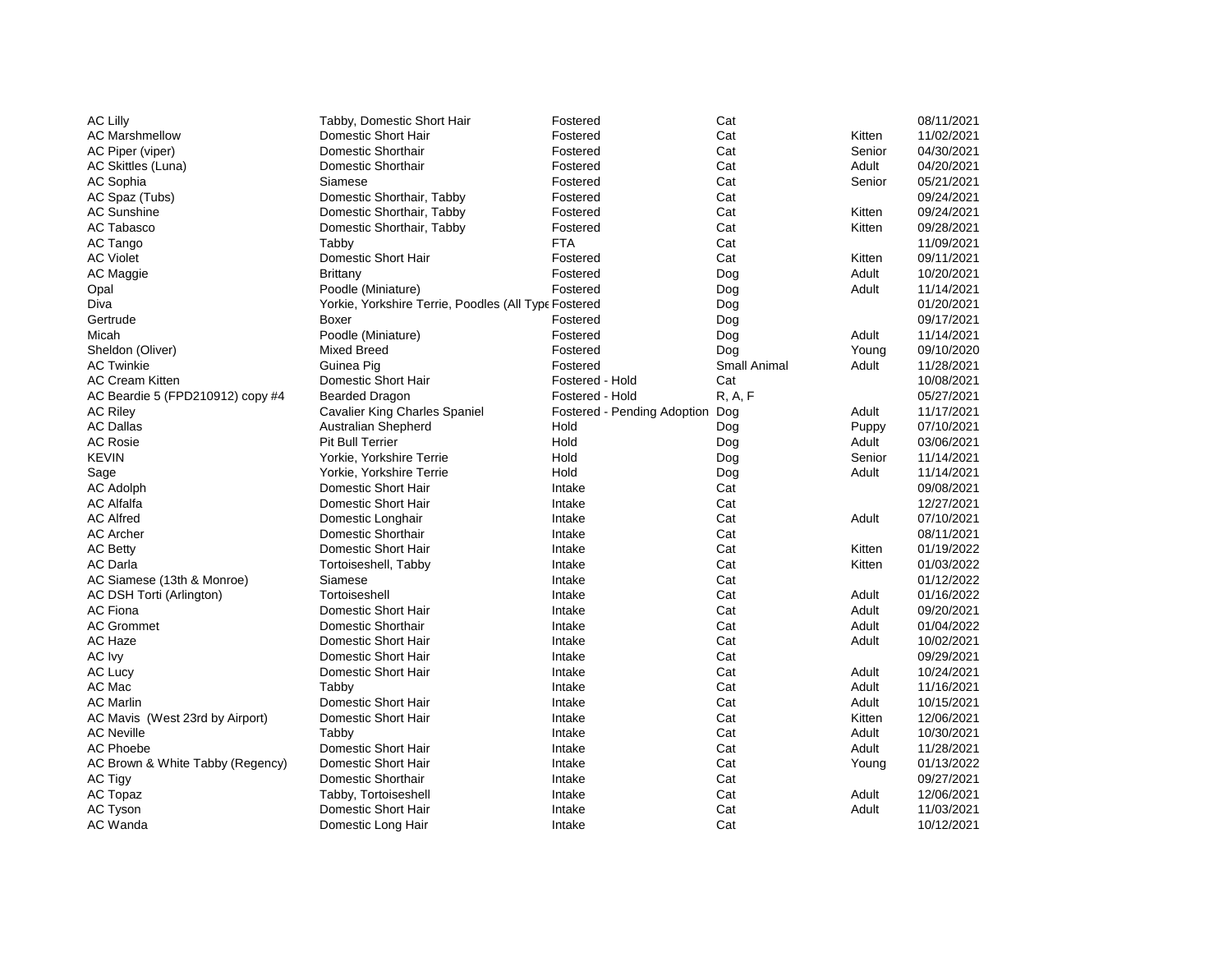| <b>AC Whitney</b>                                          | Tabby                                         | Intake | Cat                 |        | 10/29/2021 |
|------------------------------------------------------------|-----------------------------------------------|--------|---------------------|--------|------------|
| <b>AC Willow</b>                                           | Domestic Shorthair                            | Intake | Cat                 |        | 09/29/2021 |
| Izzy (SS)                                                  | Domestic Short Hair                           | Intake | Cat                 | Adult  | 01/02/2022 |
| AC Arya Mae                                                | Cane Corso, American Bulldog                  | Intake | Dog                 | Adult  | 12/04/2021 |
| AC Aspen                                                   | Blue Heeler, Australian Shepherd              | Intake | Dog                 | Adult  | 10/16/2021 |
| <b>AC Axel</b>                                             | Mastiff                                       | Intake | Dog                 | Adult  | 11/23/2021 |
| <b>AC Baker</b>                                            | <b>Staffordshire Bull Terrier</b>             | Intake | Dog                 |        | 09/16/2021 |
| AC Blue (2nd Offense) (BITE HOLD)                          | Husky                                         | Intake | Dog                 | Adult  | 01/21/2022 |
| <b>AC Brutis</b>                                           | Doberman Pinscher                             | Intake | Dog                 | Adult  | 11/13/2021 |
| <b>AC Chica</b>                                            | Maltese                                       | Intake | Dog                 | Adult  | 01/16/2022 |
| <b>AC Dalilah</b>                                          | Shiba Inu                                     | Intake | Dog                 | Puppy  | 01/26/2022 |
| <b>AC Denver</b>                                           | <b>Blue Heeler</b>                            | Intake | Dog                 | Adult  | 10/16/2021 |
| AC Karma (Sinclair Military & Clarmar St) Pit Bull Terrier |                                               | Intake | Dog                 | Adult  | 11/04/2021 |
| <b>AC Katie</b>                                            | Husky, Pointer                                | Intake | Dog                 |        | 01/06/2022 |
| <b>AC Kenai</b>                                            | <b>Australian Shepherd</b>                    | Intake | Dog                 | Adult  | 01/28/2022 |
| AC Lab/Hound Mix                                           | Labrador Retriever, Hound (Unknown Typ Intake |        | Dog                 | Adult  | 01/01/2022 |
| <b>AC Larry</b>                                            | Chihuahua                                     | Intake | Dog                 | Adult  | 11/12/2021 |
| AC Mace (DA)                                               | Pit Bull Terrier, Mastiff                     | Intake | Dog                 | Adult  | 11/24/2021 |
| AC Max                                                     | Chihuahua                                     | Intake | Dog                 | Senior | 01/26/2022 |
| <b>AC Milo</b>                                             | German Shepherd Dog                           | Intake | Dog                 | Adult  | 01/12/2022 |
| Nicole (SS)                                                | <b>Labrador Retriever</b>                     | Intake | Dog                 | Adult  | 01/02/2022 |
| AC Oliver (Taz)                                            | Lhasa Apso                                    | Intake | Dog                 | Adult  | 10/12/2021 |
| <b>AC Piper</b>                                            | English Springer Spaniel, Pit Bull Terrier    | Intake | Dog                 | Adult  | 01/12/2022 |
| <b>AC Rex</b>                                              | <b>Pit Bull Terrier</b>                       | Intake | Dog                 | Young  | 10/18/2021 |
| <b>AC Rocky</b>                                            | Alaskan Malamute                              | Intake | Dog                 | Young  | 01/16/2022 |
| AC Romeo                                                   | Labrador Retriever                            | Intake | Dog                 | Young  | 11/01/2021 |
| AC Rory (OS)                                               | Dalmatian, Hound (Unknown Type)               | Intake | Dog                 | Adult  | 01/26/2022 |
| <b>AC Rusty</b>                                            | Maltese                                       | Intake | Dog                 | Adult  | 01/18/2022 |
| AC Sam                                                     | <b>Belgian Malinois</b>                       | Intake | Dog                 | Puppy  | 09/29/2021 |
| AC Spot (OS)                                               | German Shepherd Dog, Boxer                    | Intake | Dog                 | Puppy  | 01/20/2022 |
| <b>AC Tanner</b>                                           | Chihuahua                                     | Intake | Dog                 | Adult  | 11/30/2021 |
| AC Boop                                                    | Lop-Eared                                     | Intake | <b>Small Animal</b> | Adult  | 10/11/2021 |

|        | <b>AVBL</b> | $\mathop{\mathsf{''STRed}}$ | $ -$          | lold/Boardin | Intake      |     |
|--------|-------------|-----------------------------|---------------|--------------|-------------|-----|
| Canine |             |                             |               |              | $\sim$<br>∼ | 58  |
| Feline |             |                             |               |              | $\sim$      | 59  |
|        |             |                             |               |              |             |     |
|        |             |                             |               |              |             |     |
| Total  |             | ~                           | $\sim$ $\sim$ |              | ັ           | 126 |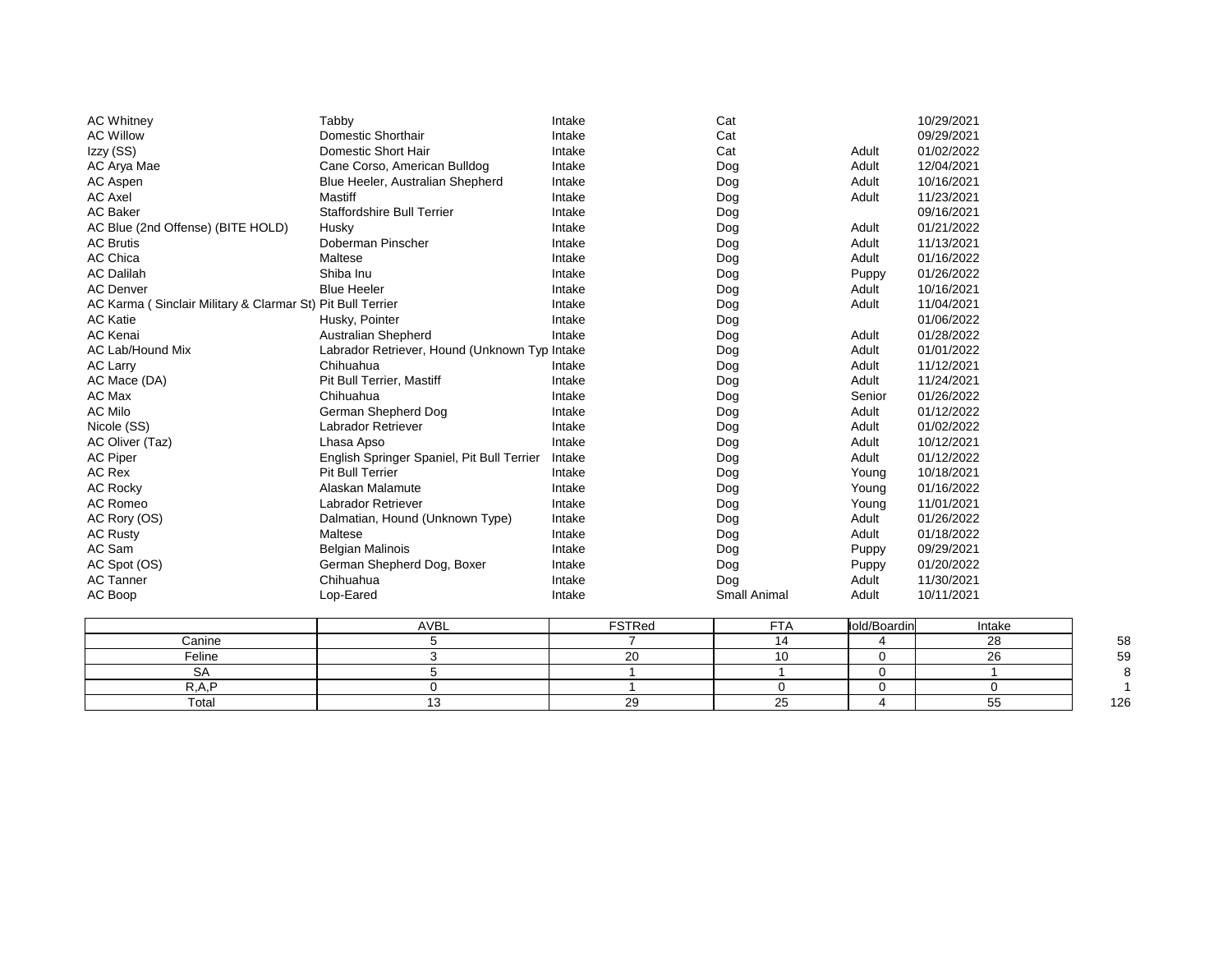| <b>Outtake Date</b> | Outtake Type       | Average Length of Stay Pet Age Group |       | Pet Name                   | Pet Breed                     | Pet Type |
|---------------------|--------------------|--------------------------------------|-------|----------------------------|-------------------------------|----------|
| 01/03/2022          | Adopted            | about 1 month                        | Other | AC Salem (Dean)            | Domestic Mediumhair           | Cat      |
| 01/10/2022          | Adopted            | 25 days                              | Adult | <b>AC Cruella</b>          | Domestic Short Hair           | Cat      |
| 01/11/2022          | Adopted            | 4 months                             | Other | AC Cleo                    | Domestic Shorthair            | Cat      |
| 01/13/2022          | Adopted            | 7 months                             | Other | <b>AC Rafiki</b>           | Domestic Short Hair           | Cat      |
| 01/13/2022          | Adopted            | 5 months                             | Other | <b>AC Boots</b>            | Domestic Short Hair           | Cat      |
| 01/13/2022          | Adopted            | 5 months                             | Other | <b>AC Monty</b>            | Tabby                         | Cat      |
| 01/13/2022          | Adopted            | 3 months                             | Other | AC Binx (Beau)             | Domestic Short Hair           | Cat      |
| 01/31/2022          | Adopted            | 9 months                             | Other | AC Fia                     | Tabby                         | Cat      |
| 01/31/2022          | Adopted            | 3 months                             | Other | AC Tango                   | Tabby                         | Cat      |
| 01/03/2022          | Adopted            | 9 months                             | Other | AC Blue OS                 | Coonhound, Pointer            | Dog      |
| 01/06/2022          | Adopted            | 2 months                             | Other | <b>AC Scout</b>            | Labrador Retriever            | Dog      |
| 01/11/2022          | Adopted            | 4 months                             | Other | AC Flint (Max)(Finn)       | <b>Mixed Breed</b>            | Dog      |
| 01/22/2022          | Adopted            | 6 months                             | Other | <b>AC Athena</b>           | German Shepherd Dog           | Dog      |
| 01/24/2022          | Adopted            | 2 months                             | Other | <b>AC Bridgett</b>         | <b>Pit Bull Terrier</b>       | Dog      |
| 01/30/2022          | Adopted            | 2 months                             | Adult | AC Vincent (10th & Morrel) | Siberian Husky                | Dog      |
| 01/01/2022          | Adopted            | 4 months                             | Adult | <b>AC Rowdy</b>            | <b>Bearded Dragon</b>         | R, A, F  |
| 01/19/2022          | <b>DOA</b>         | less than 5 seconds                  | Other | AC DLH (Deceased)          | Domestic Longhair             | Cat      |
| 01/21/2022          | <b>DOA</b>         | less than 5 seconds                  | Other | AC Brown Tabby (Deceased)  | Tabby                         | Cat      |
| 01/27/2022          | <b>DOA</b>         | less than 5 seconds                  | Other | AC Deceased Chi/Min Pin    | Chihuahua, Miniature Pins Dog |          |
| 01/04/2022          | <b>RTO</b>         | 4 days                               | Adult | AC Nickolei                | Domestic Short Hair           | Cat      |
| 01/04/2022          | <b>RTO</b>         | 1 day                                | Other | <b>AC</b> Beretta          | Labrador Retriever            | Dog      |
| 01/06/2022          | <b>RTO</b>         | less than 5 seconds                  | Adult | AC Copper                  | Vizsla                        | Dog      |
| 01/08/2022          | <b>RTO</b>         | less than 5 seconds                  | Adult | <b>AC Katie</b>            | <b>Cocker Spaniel</b>         | Dog      |
| 01/09/2022          | <b>RTO</b>         | about 1 month                        | Other | AC Brody (2nd Offense)     | Corgi                         | Dog      |
| 01/12/2022          | <b>RTO</b>         | less than 5 seconds                  | Other | <b>AC Murdock</b>          | King Charles Spaniel          | Dog      |
| 01/15/2022          | <b>RTO</b>         | less than 5 seconds                  | Other | <b>AC Bandit</b>           | Husky                         | Dog      |
| 01/18/2022          | <b>RTO</b>         | less than 5 seconds                  | Other | <b>AC Tucker</b>           | Vizsla                        | Dog      |
| 01/19/2022          | <b>RTO</b>         | less than 5 seconds                  | Adult | <b>AC Smokey</b>           | Labrador Retriever            | Dog      |
| 01/20/2022          | <b>RTO</b>         | less than 5 seconds                  | Other | AC Coco                    | Labrador Retriever            | Dog      |
| 01/21/2022          | <b>RTO</b>         | less than 5 seconds                  | Adult | AC Lola Anne               | Boxer, Pit Bull Terrier       | Dog      |
| 01/28/2022          | <b>RTO</b>         | 1 day                                | Adult | <b>AC Rocky</b>            | Chihuahua                     | Dog      |
| 01/30/2022          | <b>RTO</b>         | less than 5 seconds                  | Adult | AC Sadie                   | Schnauzer (Standard)          | Dog      |
| 01/04/2022          | <b>TRFR OUT</b>    | 6 months                             | Other | AC Shadow (Sassy)          | Domestic Short Hair           | Cat      |
| 01/04/2022          | <b>TRFR OUT</b>    | 3 months                             | Other | <b>AC Sanderson</b>        | Domestic Short Hair           | Cat      |
| 01/04/2022          | TRFR OUT           | 2 months                             | Other | <b>AC Cruz</b>             | Tabby                         | Cat      |
| 01/04/2022          | <b>TRFR OUT</b>    | 3 months                             | Other | <b>AC Tristan</b>          | Domestic Short Hair           | Cat      |
|                     | 1/25/2022 TRFR OUT | 3 months                             | Other | AC Spice                   | Tabby                         | Cat      |
| 01/03/2022          | <b>TRFR OUT</b>    | 15 days                              | Other | AC Loki                    | Catahoula Leopard Dog         | Dog      |
| 01/04/2022          | <b>TRFR OUT</b>    | 5 months                             | Adult | <b>AC Angel</b>            | <b>Pit Bull Terrier</b>       | Dog      |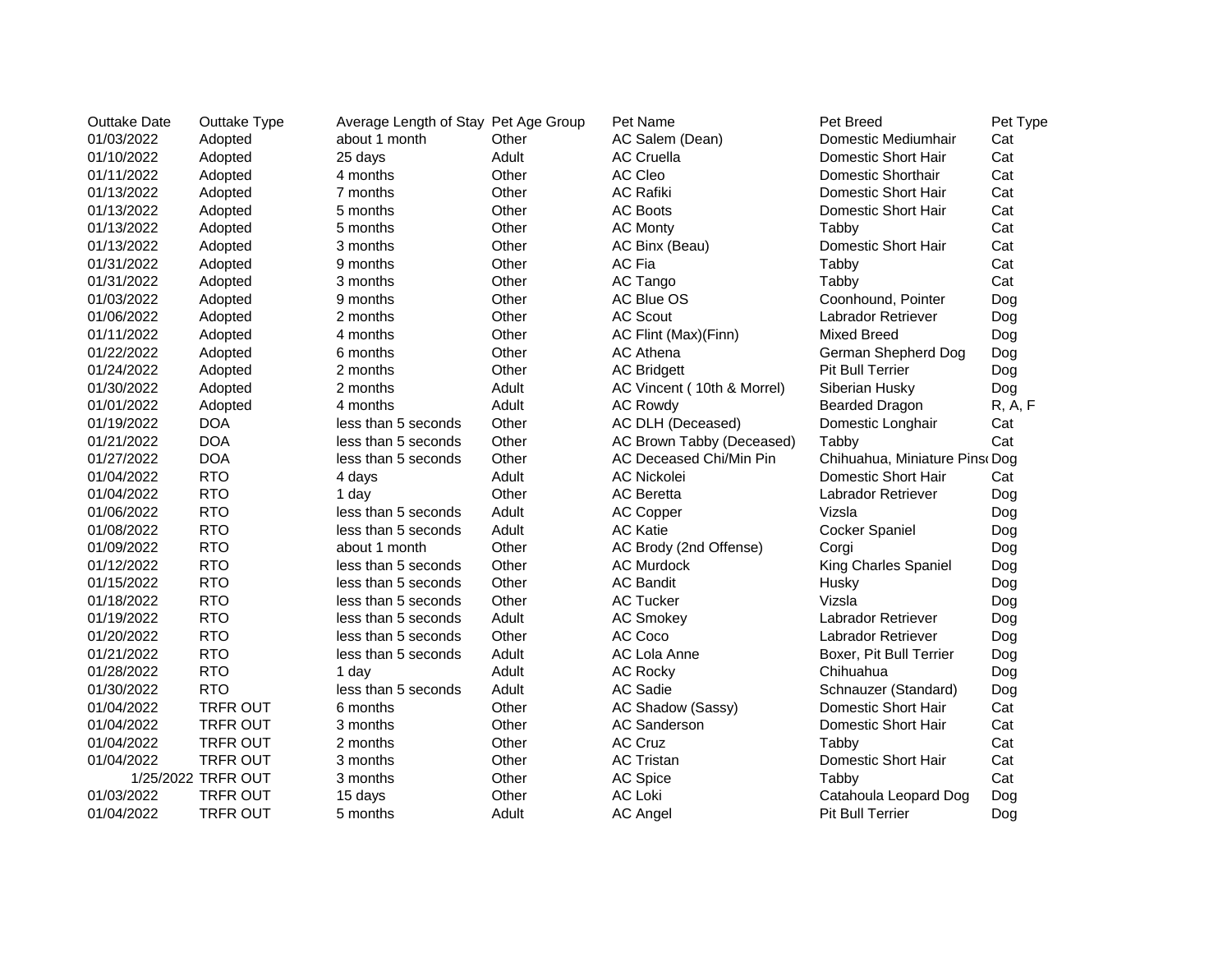| 01/04/2022  | <b>TRFR OUT</b> | about 1 month | Other     | AC Bella                 | <b>Pit Bull Terrier</b> | Dog      |    |
|-------------|-----------------|---------------|-----------|--------------------------|-------------------------|----------|----|
| 01/04/2022  | <b>TRFR OUT</b> | 16 days       | Other     | AC Reggie (3rd Offense)  | Basset Hound            | Dog      |    |
| 01/04/2022  | <b>TRFR OUT</b> | 16 days       | Other     | AC Mick                  | Labrador Retriever      | Dog      |    |
| 1/10/2022   | <b>TRFR OUT</b> | 3days         | Other     | Lab/Hound (Unknown)      | Labrador Retriever      | Dog      |    |
| 01/04/2022  | <b>TRFR OUT</b> | 16 days       | Other     | AC Buck                  | Labrador Retriever      | Dog      |    |
| 01/07/2022  | <b>TRFR OUT</b> | 16 days       | Adult     | AC Sweden (4th Offense)  | Australian Shepherd     | Dog      |    |
| 01/03/2022  | <b>TRFR OUT</b> | 3 days        | Other     | AC Chicken               | Chicken                 | Farm     |    |
| 01/11/2022  | <b>TRFR OUT</b> | 10 months     | Other     | AC Possum (109 N Pierce) | Prairie Dog             | Wildlife |    |
| 01/16/2022  | <b>TRFR OUT</b> | 8 months      | Other     | AC Squirrel (86 S Union) | Squirrel                | Wildlife |    |
|             | Canine          | Feline        | Sm Animal | R, A, F                  | Wildlife/Other          | Total    |    |
| <b>RTO</b>  |                 | 12            |           | 0                        |                         |          | 13 |
| Adopted     |                 | հ             |           |                          |                         |          | 16 |
| <b>TRFR</b> |                 |               |           |                          |                         | 3        | 16 |
| DOA/Euth    |                 |               |           |                          |                         |          | 3  |
| Total       |                 | 27            |           |                          |                         |          | 48 |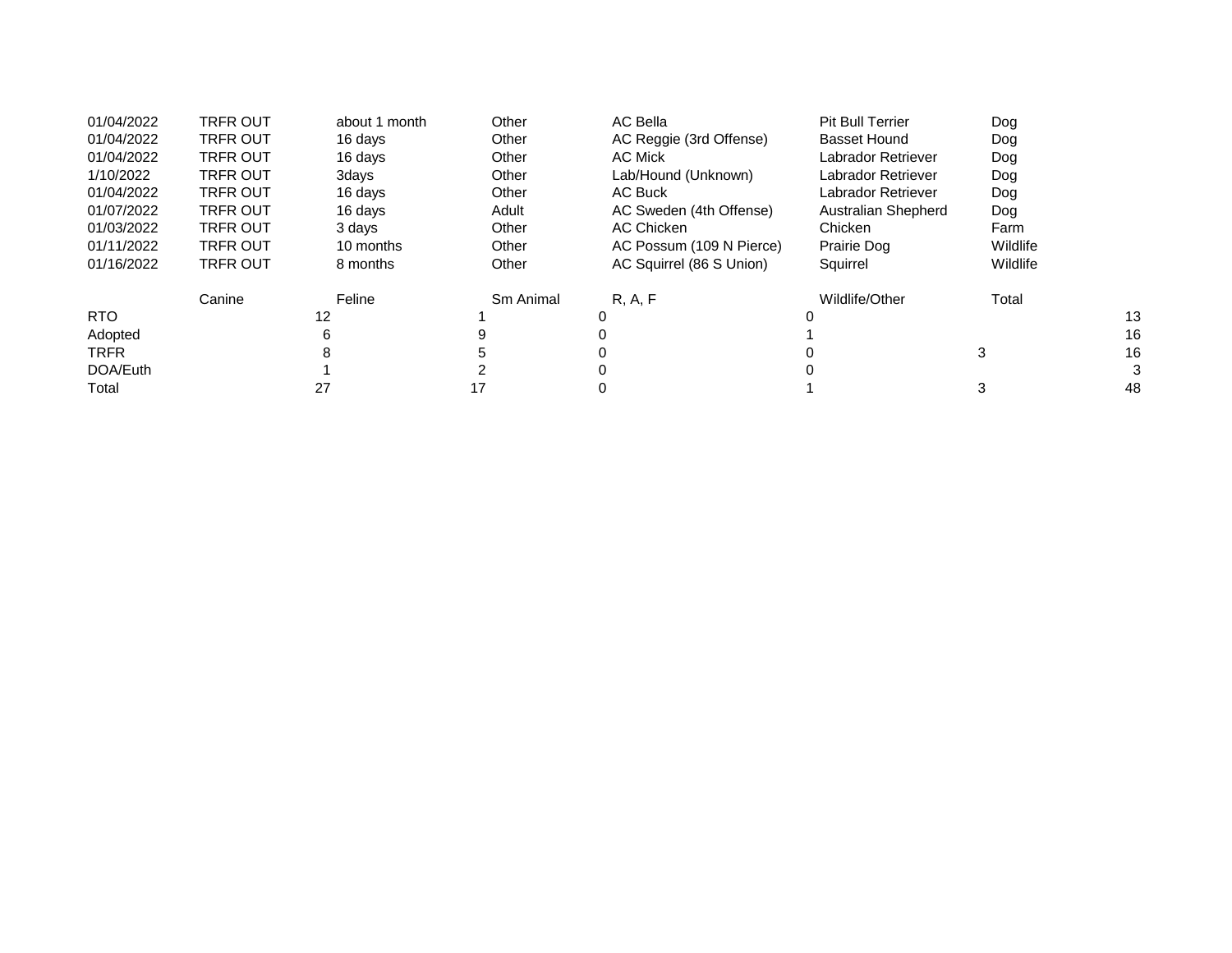## FHI ACTIVITY SUMMARY JAN 2022

|                        | 6                                          |
|------------------------|--------------------------------------------|
| <b>CITY</b>            | 5                                          |
| <b>COUNTY</b>          | $\mathbf 1$                                |
|                        |                                            |
| <b>DOMESTIC ANIMAL</b> | 6                                          |
| <b>WILDLIFE</b>        | 0                                          |
|                        | 3                                          |
|                        | 3                                          |
|                        |                                            |
|                        |                                            |
|                        | $\overline{2}$                             |
|                        | 27                                         |
|                        | 0                                          |
|                        | 27                                         |
|                        |                                            |
| PENDING                | 0                                          |
| <b>IN PROGRESS</b>     | 0                                          |
| <b>CLOSED</b>          | 0                                          |
|                        | <b>REGULAR HOURS</b><br><b>AFTER HOURS</b> |